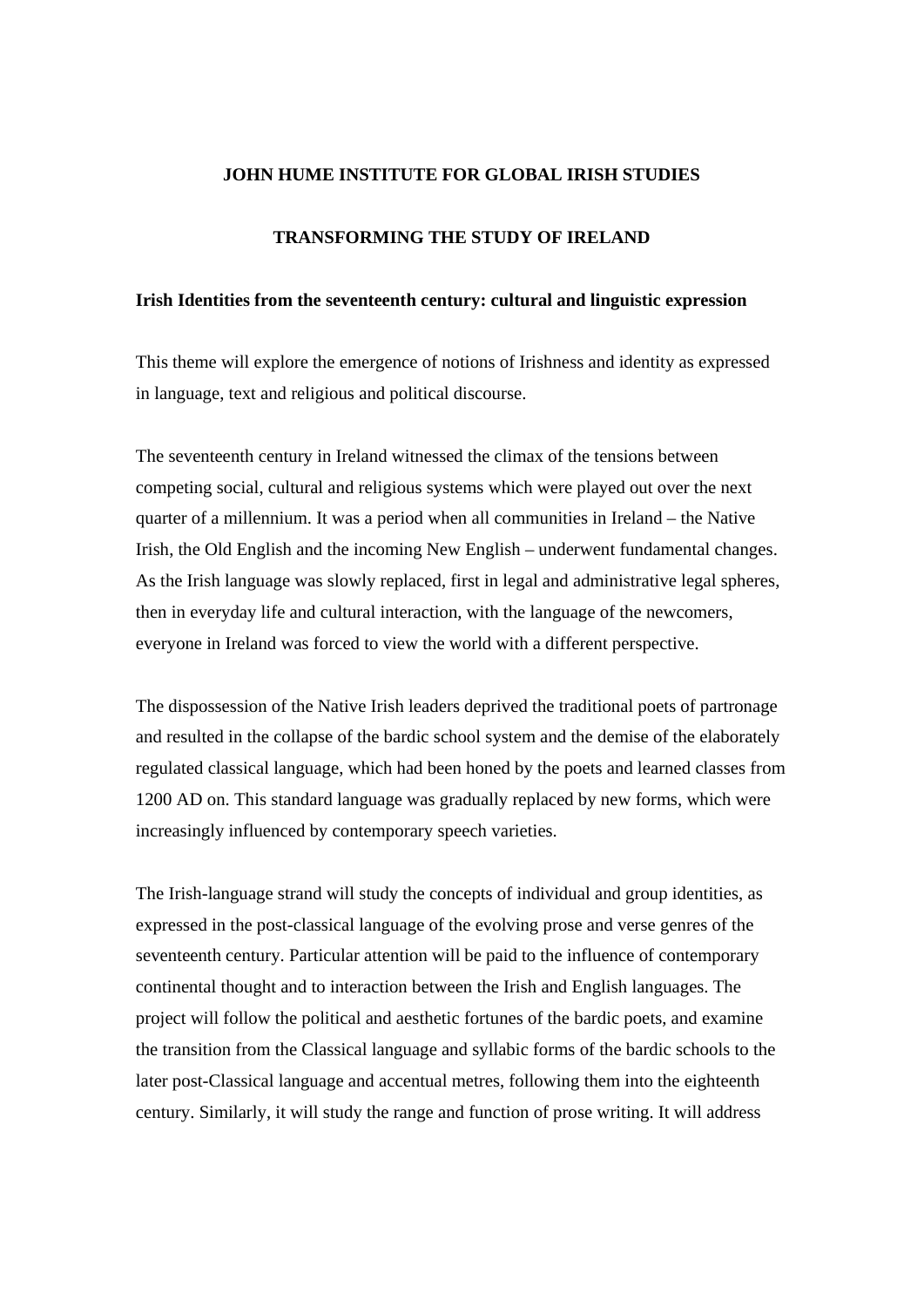questions of transmission, the intent of composer and scribe, the nature of audience reception, the physical make-up of manuscripts, their layout and range of content, provenance and distribution, and modern editorial approaches.

Beyond language, the pressures created by changes in land-holding, especially plantation, when combined with religious changes and choices produced a need for a new range of identities on the island of Ireland and for people of Irish origin living abroad. These identities were normally, though not entirely, articulated within confessional boundaries especially from the 1590s onwards.

Shifting identities throughout this period were often characterised by a highly creative use of materials from Ireland's medieval past. A number of contemporary enterprises gave rise to readings of Irish history which proved to be resilient and which underpinned much political, academic and cultural thinking into the 19th century.

Irish identity throughout this period has often been treated as if only relations between Britain and Ireland determined the outcomes. This strand seeks to recover the wider European political, intellectual and religious impact on the island of Ireland and its inhabitants.

Ireland's constitutional status shifted from that of being a component and dependent kingdom within a multiple monarchy in the 17th century to that of a kingdom with mixed sovereignty for much of the 18th century and finally to parliamentary union by the start of the 19th century. These different arrangements, along with accompanying shifts in the legal framework, had a profound effect on the self-perception and self-expression of those living on the island of Ireland.

## *Job descriptions*

*Post-doctoral Fellow*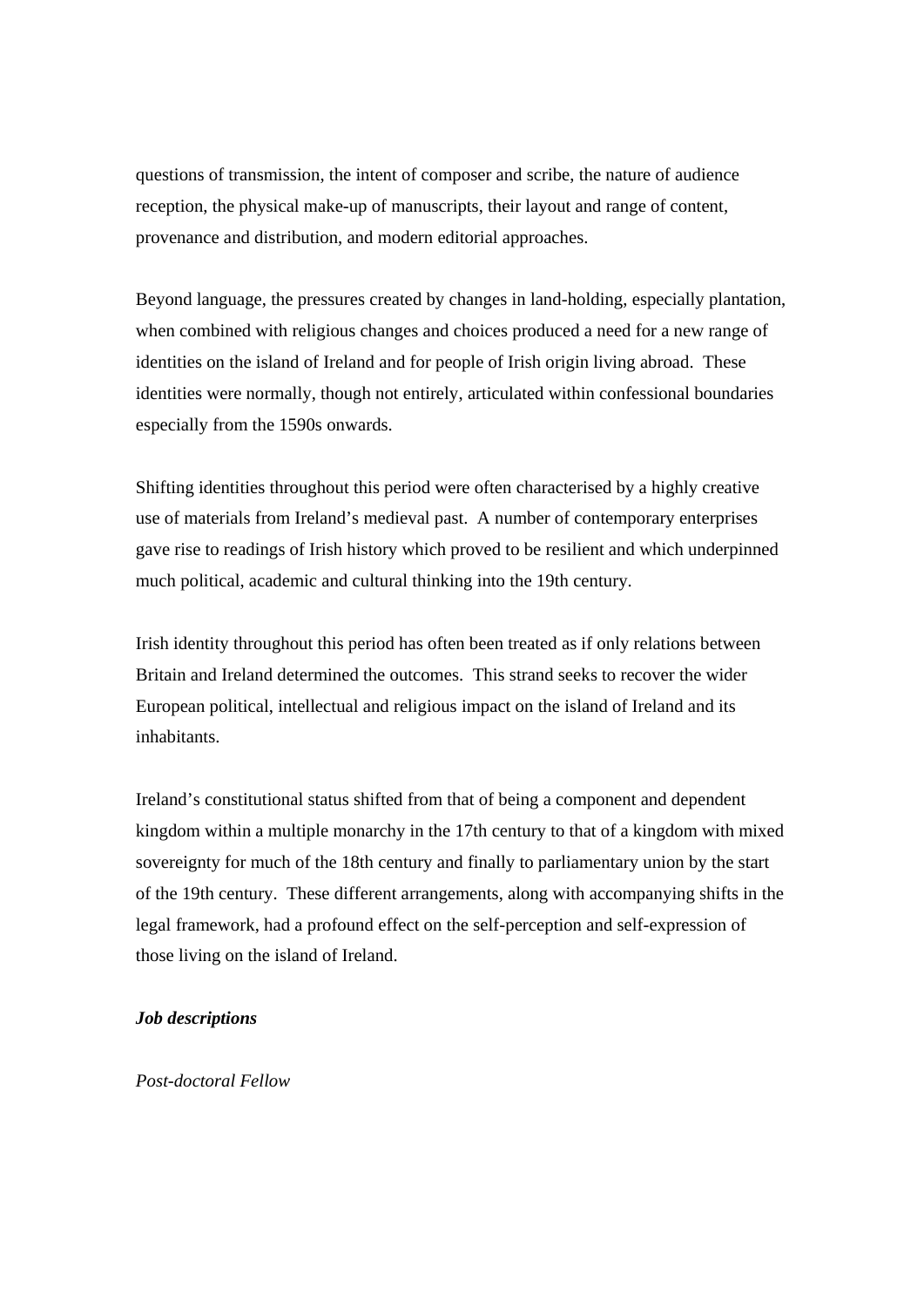The primary task of the Postdoctoral Fellow is to contribute research of international publishable standard on topics connected with the theme under which they are appointed. This work may be a continuation of existing research that the Fellow was engaged in prior to appointment or may consist of new projects. The Fellow may work as sole researcher on project(s), as a member of a research team, or a combination of the two. The Fellow will report to a team leader with whom the schedule of work to be carried and working relationships with other relevant researchers will be negotiated and agreed. The Fellow may be required to contribute to the administration of activities related research on the theme (e.g. organising conferences and seminars) and/or to contribute to either undergraduate or postgraduate teaching. Administration and teaching together will not exceed 20 per cent of the Fellow's working time.

### *Doctoral scholars*

The primary tasks of doctoral scholars will be to participate in course-work and carry out supervised research such as will lead to an award of a PhD in accord with UCD regulations. Doctoral scholars will also normally be required to contribute 20 per cent of their time to teaching.

### *Appendix: UCD Researchers in the area*

Breatnach, Caoimhín Senior Lecturer, UCD School of Irish, Celtic Studies, Irish Folklore and Linguistics

Mac Mathúna, Liam Professor, UCD School of Irish, Celtic Studies, Irish Folklore and Linguistics

Ní Úrdail, Meidhbhín Lecturer, UCD School of Irish, Celtic Studies, Irish Folklore and Linguistics

McCafferty, John Senior Lecturer, UCD School of History and Archives